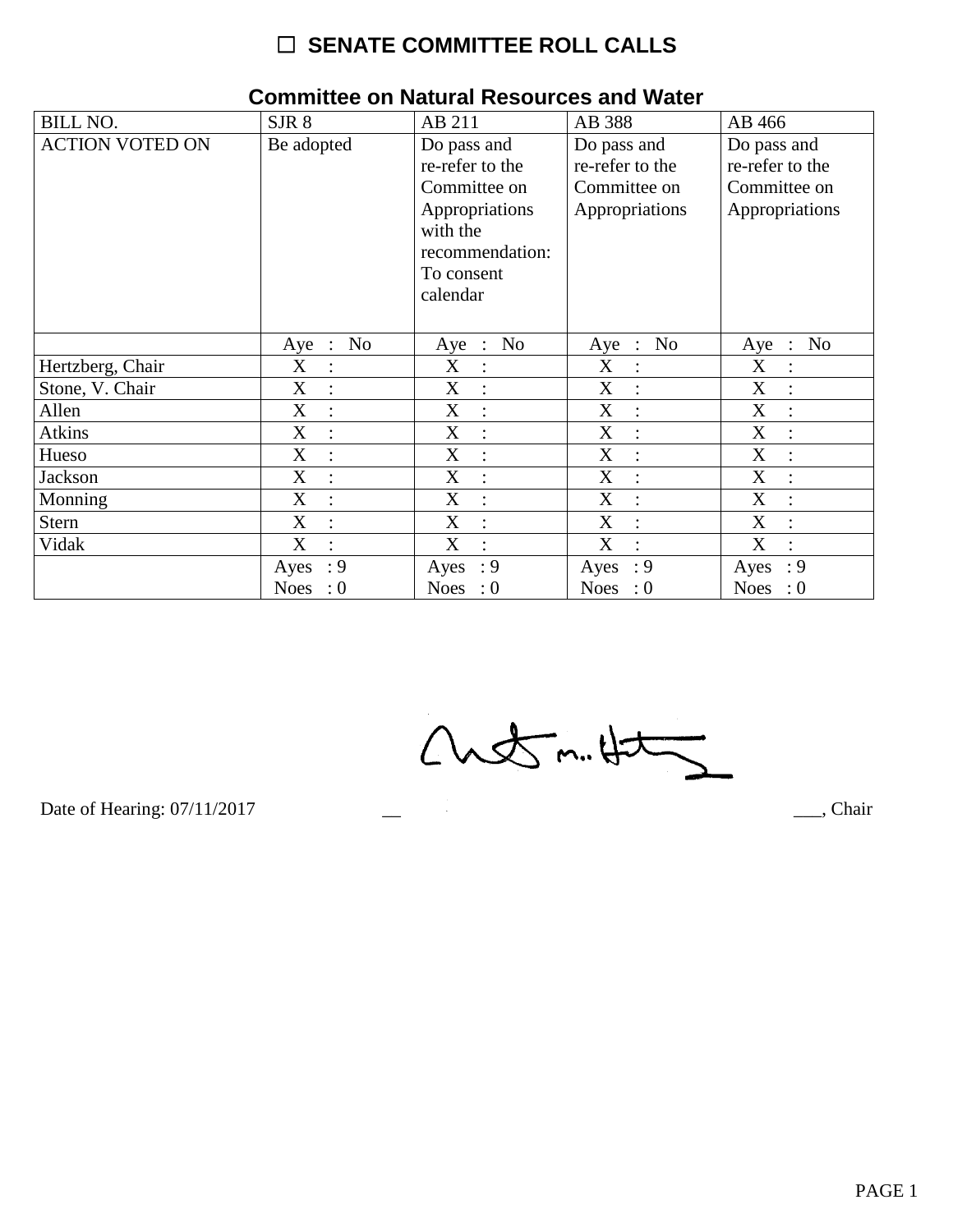| <b>BILL NO.</b>        | AB 472                        | AB 521                         | AB 589                        | AB 684                 |
|------------------------|-------------------------------|--------------------------------|-------------------------------|------------------------|
| <b>ACTION VOTED ON</b> | Do pass and                   | Do pass and                    | Do pass as                    | Do pass as             |
|                        | re-refer to the               | re-refer to the                | amended and                   | amended and            |
|                        | Committee on                  | Committee on                   | re-refer to                   | re-refer to the        |
|                        | Appropriations                | Appropriations                 | Committee on                  | Committee on           |
|                        |                               |                                | Appropriations                | Appropriations         |
|                        |                               |                                | with                          |                        |
|                        |                               |                                | recommendation:               |                        |
|                        |                               |                                | To consent                    |                        |
|                        |                               |                                | calendar                      |                        |
|                        | <b>FAILED</b>                 | <b>FAILED</b>                  |                               |                        |
|                        | <b>PASSAGE</b>                | <b>PASSAGE</b>                 |                               |                        |
|                        | Aye : $No$                    | Aye : No                       | Aye : No                      | Aye : No               |
| Hertzberg, Chair       |                               |                                | X<br>$\ddot{\cdot}$           | X                      |
| Stone, V. Chair        | X<br>$\ddot{\cdot}$           | X<br>$\mathcal{L}$             | X<br>$\ddot{\cdot}$           | X<br>$\cdot$           |
| Allen                  | X                             | X                              | X<br>$\ddot{\cdot}$           | X                      |
| <b>Atkins</b>          | X<br>$\ddot{\cdot}$           | X                              | X                             | X                      |
| Hueso                  |                               |                                | X<br>$\ddot{\cdot}$           | X                      |
| Jackson                |                               | $\boldsymbol{\mathrm{X}}$      | X<br>$\langle \cdot \rangle$  |                        |
| Monning                | $X_{-}$<br>$\mathbb{R}^2$     |                                | X<br>$\mathbb{R}^2$           | X<br>$\sim$ 1.         |
| <b>Stern</b>           |                               |                                | X                             | X                      |
| Vidak                  | X<br>$\therefore$             | X<br>$\mathbb{R}^{\mathbb{Z}}$ | X<br>$\overline{\mathcal{C}}$ | X<br>$\bullet$         |
|                        | Ayes : $4$                    | Ayes : $3$                     | Ayes : $9$                    | $\therefore 8$<br>Ayes |
|                        | <b>Noes</b><br>$\therefore$ 1 | Noes : $2$                     | Noes : $0$                    | Noes : $0$             |

#### **Committee on Natural Resources and Water**

 $Custm.4t5$ 

Date of Hearing: 07/11/2017

\_\_\_\_, Chair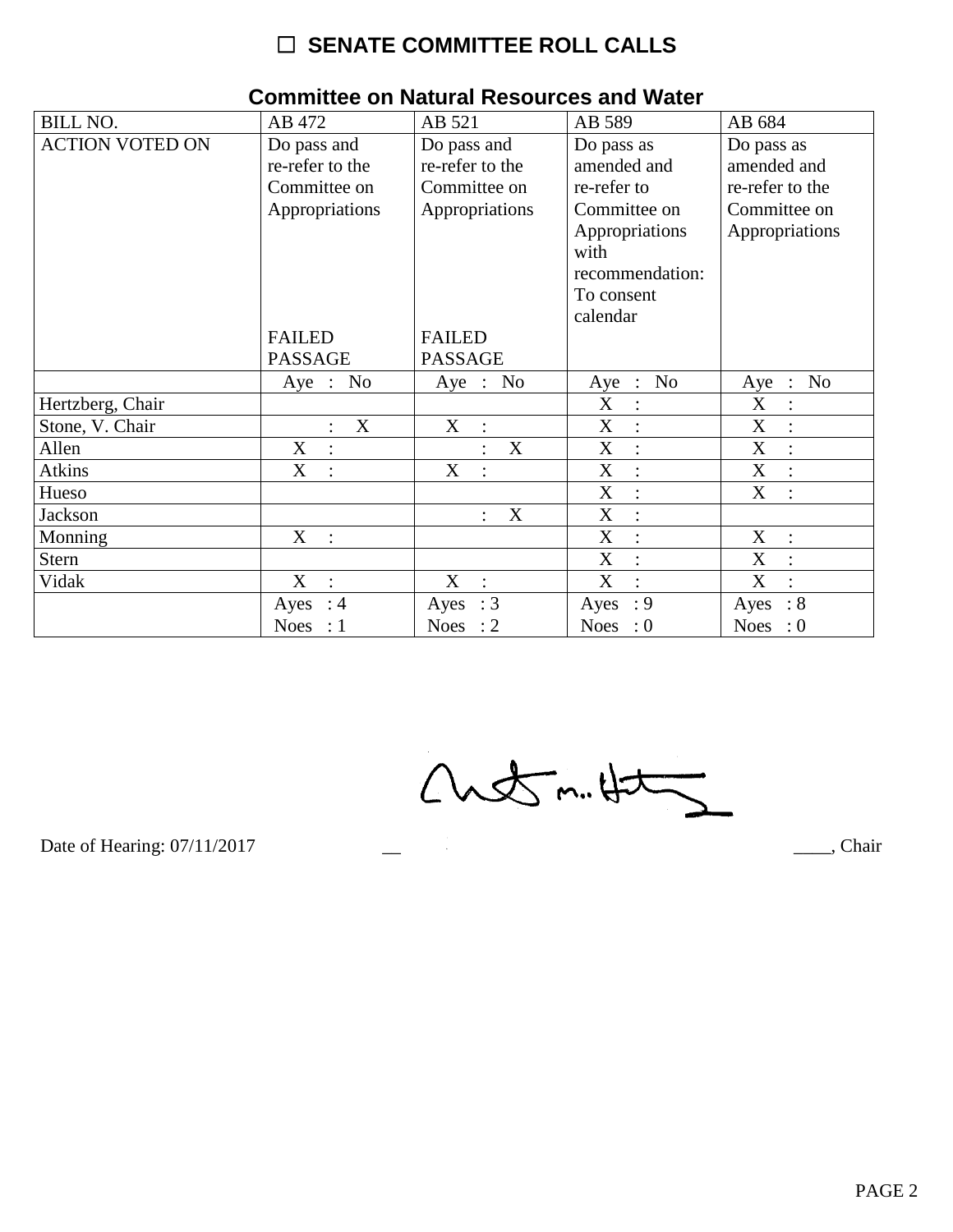| <b>BILL NO.</b>        | AB 707                                                           | AB 718                                                                                                                          | AB 816                                                                                                                    | AB 864                                                           |
|------------------------|------------------------------------------------------------------|---------------------------------------------------------------------------------------------------------------------------------|---------------------------------------------------------------------------------------------------------------------------|------------------------------------------------------------------|
| <b>ACTION VOTED ON</b> | Do pass and<br>re-refer to the<br>Committee on<br>Appropriations | Do pass as<br>amended and<br>re-refer to<br>Committee on<br>Appropriations<br>with<br>recommendation:<br>To consent<br>calendar | Do pass and<br>re-refer to the<br>Committee on<br>Appropriations<br>with the<br>recommendation:<br>To consent<br>calendar | Do pass and<br>re-refer to the<br>Committee on<br>Appropriations |
|                        | No<br>Aye :                                                      | N <sub>o</sub><br>$Aye$ :                                                                                                       | N <sub>o</sub><br>$Aye$ :                                                                                                 | N <sub>o</sub><br>$Aye$ :                                        |
| Hertzberg, Chair       | X<br>$\ddot{\cdot}$                                              | X<br>$\ddot{\cdot}$                                                                                                             | X<br>$\ddot{\cdot}$                                                                                                       | X                                                                |
| Stone, V. Chair        | X                                                                | X                                                                                                                               | X                                                                                                                         | X                                                                |
| Allen                  | $\boldsymbol{\mathrm{X}}$<br>$\ddot{\cdot}$                      | X<br>$\ddot{\cdot}$                                                                                                             | X<br>$\ddot{\cdot}$                                                                                                       | X                                                                |
| <b>Atkins</b>          | X<br>$\ddot{\cdot}$                                              | X<br>$\overline{\mathcal{C}}$                                                                                                   | X<br>$\cdot$                                                                                                              | X                                                                |
| Hueso                  | X<br>$\ddot{\cdot}$                                              | X<br>$\ddot{\cdot}$                                                                                                             | X<br>$\ddot{\cdot}$                                                                                                       | X                                                                |
| Jackson                | X                                                                | X                                                                                                                               | X                                                                                                                         | X                                                                |
| Monning                | X<br>$\ddot{\cdot}$                                              | X<br>$\ddot{\cdot}$                                                                                                             | X<br>$\ddot{ }$                                                                                                           | X                                                                |
| <b>Stern</b>           | X<br>$\ddot{\cdot}$                                              | X<br>$\ddot{\cdot}$                                                                                                             | X<br>$\ddot{\cdot}$                                                                                                       | X                                                                |
| Vidak                  | X<br>$\bullet$                                                   | X<br>$\bullet$                                                                                                                  | X<br>$\bullet$                                                                                                            | X                                                                |
|                        | : 9<br>Ayes                                                      | : 9<br>Ayes                                                                                                                     | $\cdot$ 9<br>Ayes                                                                                                         | : 9<br>Ayes                                                      |
|                        | Noes : $0$                                                       | Noes : $0$                                                                                                                      | Noes : $0$                                                                                                                | Noes : $0$                                                       |

 $\overline{\phantom{0}}$ 

#### **Committee on Natural Resources and Water**

 $Custm.4t$ 

Date of Hearing: 07/11/2017

Chair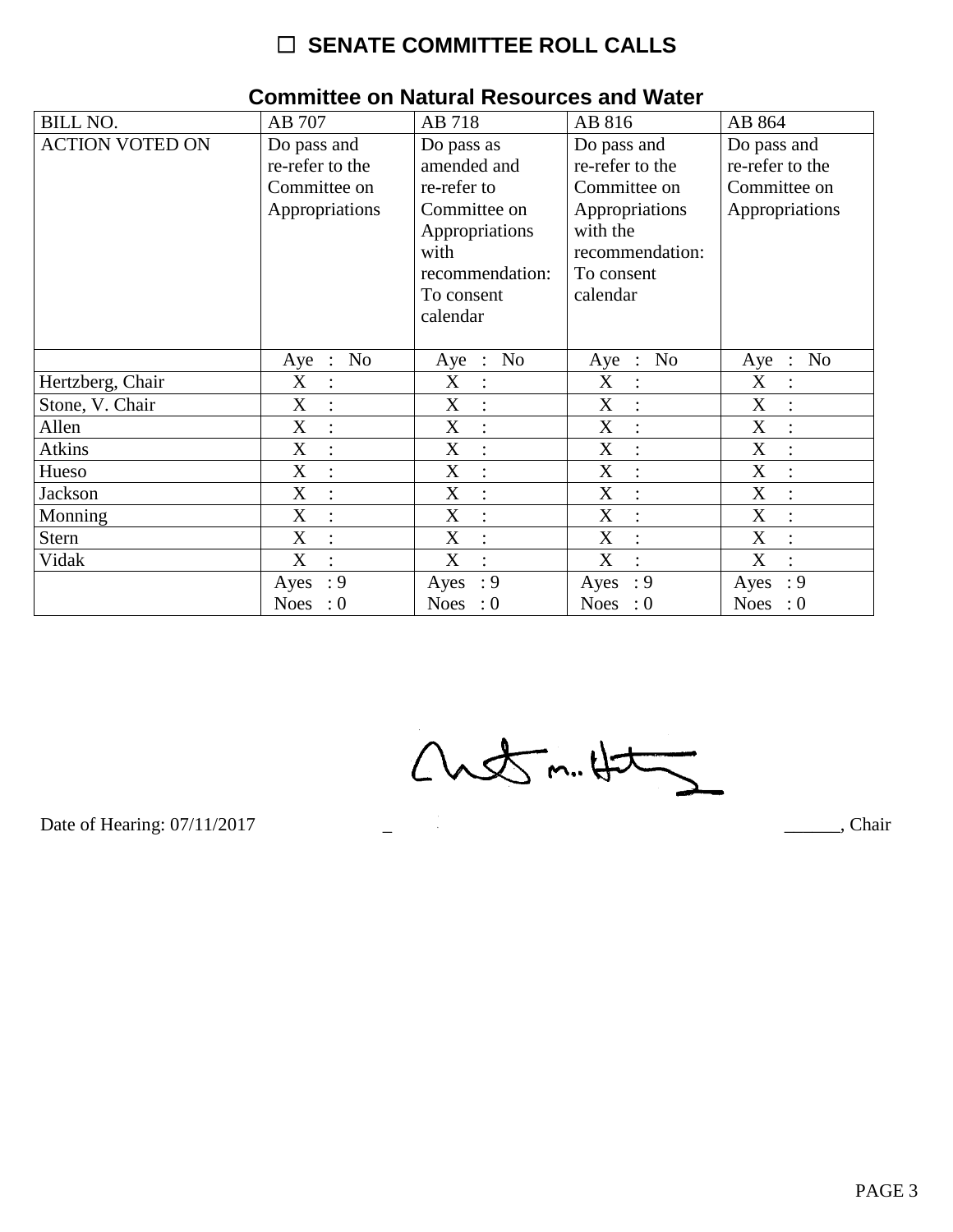| <b>BILL NO.</b>        | AB 1000             | AB 1083             | AB 1133                   | AB 1228                   |
|------------------------|---------------------|---------------------|---------------------------|---------------------------|
| <b>ACTION VOTED ON</b> | Do pass and         | Do pass as          | Do pass as                | Do pass as                |
|                        | re-refer to the     | amended and         | amended and               | amended and               |
|                        | Committee on        | re-refer to the     | re-refer to               | re-refer to               |
|                        | Appropriations      | Committee on        | Committee on              | Committee on              |
|                        |                     | Appropriations      | Appropriations            | Appropriations            |
|                        |                     |                     | with                      | with                      |
|                        |                     |                     | recommendation:           | recommendation:           |
|                        |                     |                     | To consent                | To consent                |
|                        |                     |                     | calendar                  | calendar                  |
|                        |                     |                     |                           |                           |
|                        | No<br>Aye :         | No<br>Aye :         | N <sub>0</sub><br>$Aye$ : | No<br>$Aye$ :             |
| Hertzberg, Chair       | X<br>$\ddot{\cdot}$ | X<br>$\bullet$      | X<br>$\ddot{\cdot}$       | $\boldsymbol{X}$          |
| Stone, V. Chair        | X                   | X                   | X                         | X                         |
| Allen                  | X<br>$\ddot{\cdot}$ | X<br>$\ddot{\cdot}$ | X<br>$\ddot{\phantom{a}}$ | $\boldsymbol{\mathrm{X}}$ |
| <b>Atkins</b>          | X<br>$\ddot{\cdot}$ | X<br>$\ddot{\cdot}$ | X<br>$\bullet$            | X                         |
| Hueso                  | X<br>$\ddot{\cdot}$ | X<br>$\ddot{\cdot}$ | X<br>$\ddot{\cdot}$       | X                         |
| Jackson                | X                   | X<br>$\ddot{\cdot}$ | X                         | X                         |
| Monning                | X<br>$\ddot{\cdot}$ | X<br>$\ddot{\cdot}$ | X<br>$\ddot{\cdot}$       | X<br>$\ddot{\cdot}$       |
| <b>Stern</b>           |                     |                     | X                         | X                         |
| Vidak                  | X<br>$\ddot{\cdot}$ |                     | X<br>$\ddot{\cdot}$       | X                         |
|                        | $\cdot 6$<br>Ayes   | Ayes : $6$          | : 9<br>Ayes               | : 9<br>Ayes               |
|                        | Noes : $2$          | Noes : $1$          | Noes : $0$                | Noes : $0$                |

#### **Committee on Natural Resources and Water**

 $Custm.4t\overline{2}$ 

Date of Hearing: 07/11/2017

\_\_\_\_, Chair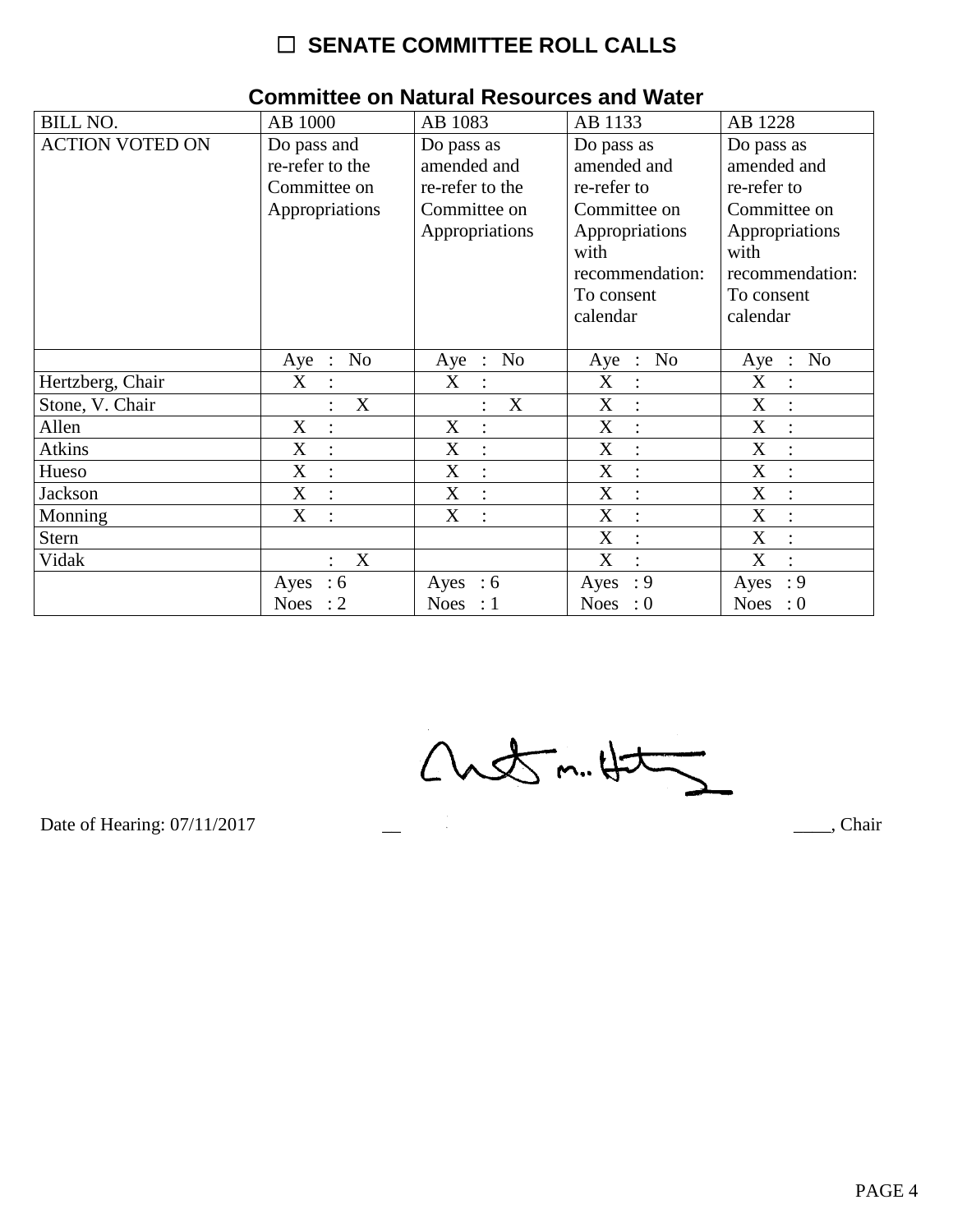| <b>BILL NO.</b>        | AB 1273                                                          | AB 1323                                                          | AB 1358                                                                                                                   | AB 1433                                                                        |
|------------------------|------------------------------------------------------------------|------------------------------------------------------------------|---------------------------------------------------------------------------------------------------------------------------|--------------------------------------------------------------------------------|
| <b>ACTION VOTED ON</b> | Do pass and<br>re-refer to the<br>Committee on<br>Appropriations | Do pass and<br>re-refer to the<br>Committee on<br>Appropriations | Do pass and<br>re-refer to the<br>Committee on<br>Appropriations<br>with the<br>recommendation:<br>To consent<br>calendar | Do pass as<br>amended and<br>re-refer to the<br>Committee on<br>Appropriations |
|                        | <b>FAILED</b><br><b>PASSAGE</b>                                  |                                                                  |                                                                                                                           |                                                                                |
|                        | Aye : No                                                         | Aye : No                                                         | Aye : No                                                                                                                  | Aye : No                                                                       |
| Hertzberg, Chair       |                                                                  | X                                                                | X                                                                                                                         | X                                                                              |
| Stone, V. Chair        | X<br>$\mathbb{R}^2$                                              | X<br>$\ddot{\cdot}$                                              | X<br>$\ddot{\cdot}$                                                                                                       |                                                                                |
| Allen                  |                                                                  | X<br>$\ddot{\cdot}$                                              | X<br>$\ddot{\cdot}$                                                                                                       | X<br>$\ddot{\cdot}$                                                            |
| <b>Atkins</b>          | X<br>$\mathbb{R}^n$                                              | X<br>$\overline{\cdot}$                                          | X                                                                                                                         | X                                                                              |
| Hueso                  |                                                                  | X<br>$\ddot{\cdot}$                                              | X<br>$\ddot{\cdot}$                                                                                                       | $\mathbf X$                                                                    |
| Jackson                |                                                                  | X<br>$\ddot{\cdot}$                                              | X<br>$\ddot{\cdot}$                                                                                                       | X                                                                              |
| Monning                |                                                                  | X<br>$\ddot{\cdot}$                                              | X<br>$\ddot{ }$                                                                                                           | X                                                                              |
| <b>Stern</b>           |                                                                  | X<br>$\ddot{\cdot}$                                              | X<br>$\therefore$                                                                                                         | X<br>$\ddot{\cdot}$                                                            |
| Vidak                  | X<br>$\ddot{\cdot}$                                              | X<br>$\bullet$                                                   | X                                                                                                                         | X                                                                              |
|                        | $\therefore$ 3<br>Ayes                                           | : 9<br>Ayes                                                      | $\cdot$ 9<br>Ayes                                                                                                         | $\therefore 8$<br>Ayes                                                         |
|                        | <b>Noes</b><br>$\cdot 0$                                         | Noes : $0$                                                       | Noes : $0$                                                                                                                | <b>Noes</b><br>$\therefore 0$                                                  |

#### **Committee on Natural Resources and Water**

 $Custm.4t$ 

Date of Hearing: 07/11/2017

Chair